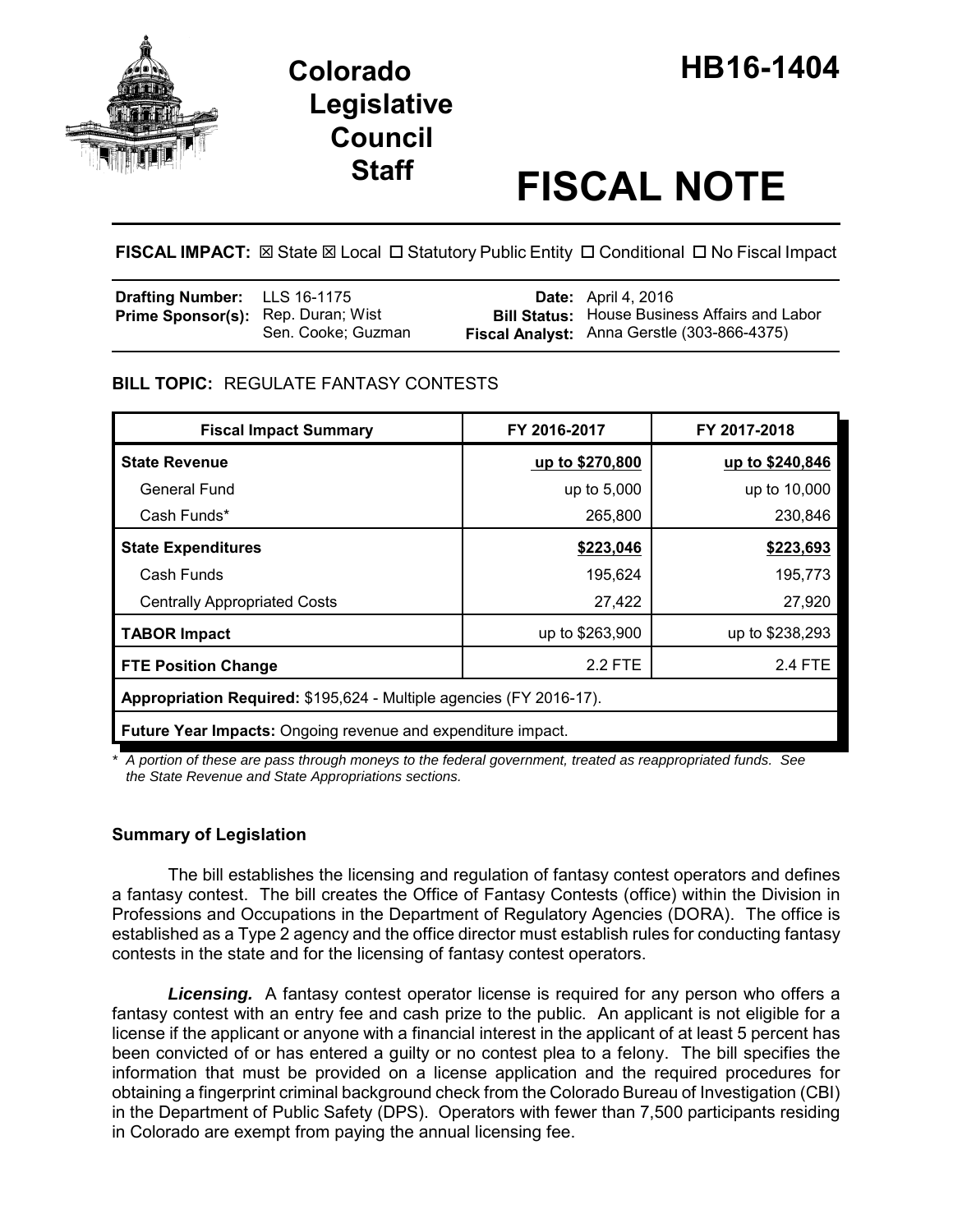*Operation of fantasy contests.* Fantasy contests may not include university, college, high school, or youth sporting events or utilize video or other depictions of slot machines, poker, blackjack, craps, or roulette. Fantasy contests may be conducted by a licensed operator at a licensed gaming establishment, class B horse racing track, and a licensed facility at which pari-mutuel wagering occurs. In addition, the bill establishes the following restrictions and protections that licensed operators must enact:

- employees of the operator or relatives living in the same household as the employee may not compete in any fantasy contest in which a cash prize is offered;
- confidential information that could affect contest play may not be shared until publically available;
- operators may not participate in games he or she offers;
- all fantasy contest players must be at least 18 years old;
- players and officials may not compete in a fantasy contest that is determined by the event in which they are a playing or officiating;
- reasonable steps for a person to restrict themselves from participating in fantasy contests must be made available by the operator; and
- the limit on the number of entries a person may submit must be disclosed by the operator and there must be steps to prevent players from submitting more than that number.

A licensed operator must separate fantasy contest player funds from operational funds and maintain a reserve in the same amount as the deposits made to the accounts of fantasy players. It must also maintain daily records of its operations for at least three years and contract with a third party to annually conduct an independent audit of the operator. The results of the audit must be submitted to the office.

**Discipline.** The office director may deny, suspend, place on probation, issue a letter of admonition, or revoke a license if the licensee violates rules or provisions of the law, fails to meet the licensing requirements, or uses fraud to apply for a license. The director may appoint an administrative law judge to gather evidence and report findings. A licensed operator who violates the law may be assessed a civil penalty of no more than \$1,000 per violation and the office may file a civil action to collect the penalty.

#### **Data and Assumptions**

The Fantasy Sports Trade Association (FSTA) estimates that approximately 800,000 Colorado residents participate in fantasy contests, including some who participate in free contests and some who participate in a high number of contests annually. Based on the FSTA's Colorado membership, the number of casinos licensed by the Department of Revenue, and an industry estimate of the number of operators in Colorado, the fiscal note assumes that 100 operators will be licensed in FY 2016-17. Based on the industry growth rate, the fiscal note also assumes that 37 new operators will be licensed in FY 2017-18.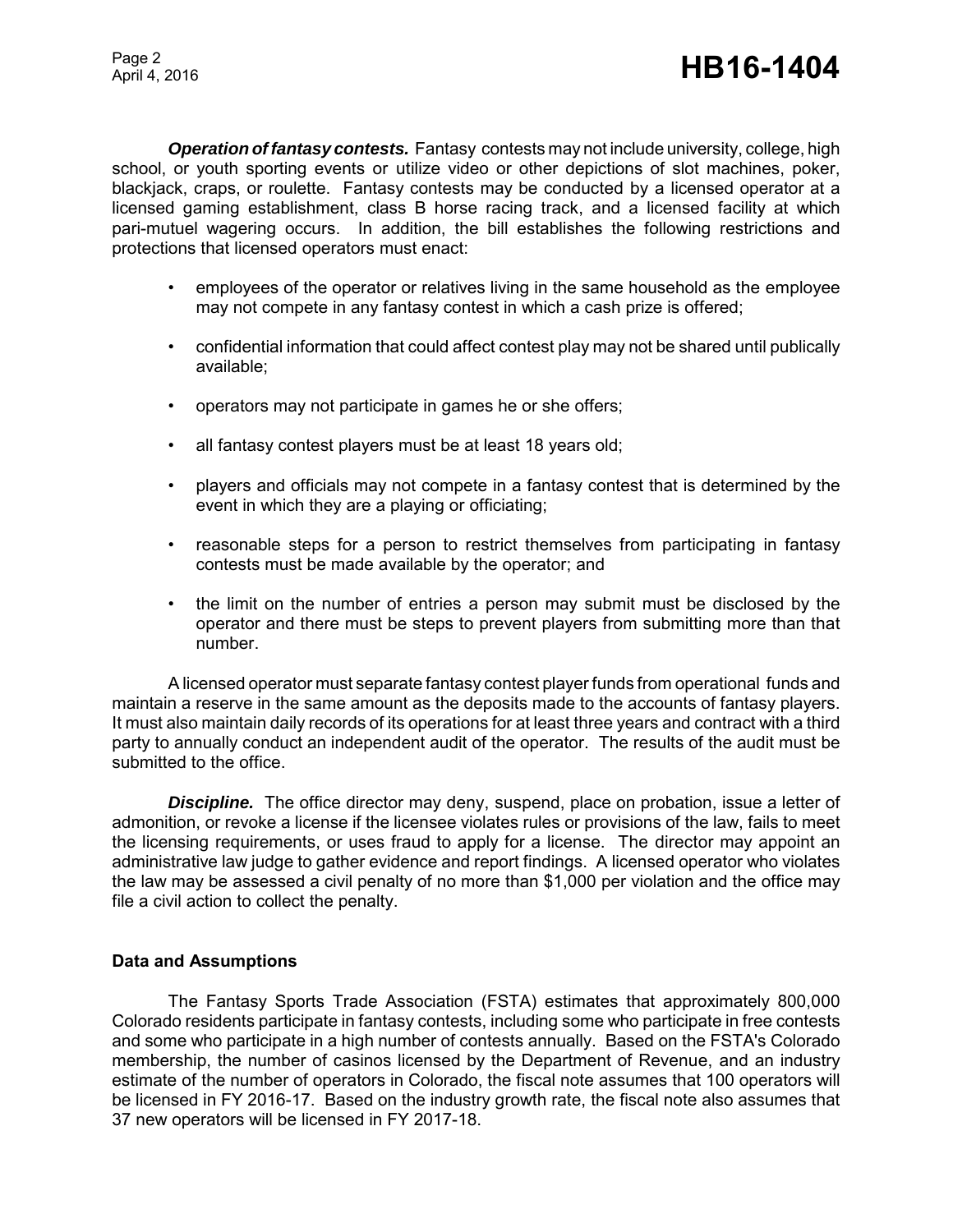Of the expected licensees, the fiscal note assumes that ten will have over 7,500 participants residing in Colorado and be required to pay licensing fees in FY 2016-17. In FY 2017-18, those ten will pay renewal fees and one additional entity will pay the fee for initial license.

The fiscal note assumes that approximately 215 complaints or notifications of criminal history will be received annually, based on programs of a similar size, a large consumer base, and a high participation rate by consumers. Of those, 16 will require investigation, 14 will be settled, and 6 will be referred to the Department of Law for adjudication.

Because DORA requires time to conduct rulemaking and establish program procedures and guidelines, the fiscal note assumes that work on the program will begin July 1, 2016, with licenses issued beginning January 1, 2017.

#### **State Revenue**

*The bill increases revenue by up to \$270,800 in FY 2016-17 and up to \$240,846 in FY 2017-18.* This includes fine revenue to the General Fund and fee revenue to two cash funds. The revenue impacts are detailed below.

*License fees.* The bill increases fee revenue to DORA by \$250,000 in FY 2016-17 and \$225,000 in FY 2017-18. The bill requires that only licensees with more than 7,500 participants residing in Colorado pay the licensing fee. It is anticipated that ten licensees will pay for an initial license in FY 2016-17 and a renewal license in FY 2017-18, with one new initial license in FY 2017-18. Fee revenue is deposited into the Division of Professions and Occupations Cash Fund. The bill does not specify exact fees and does not provide DORA with the authority to set fees; as a result, the fiscal note estimates the fees based on projected costs.

*Fingerprint-based background checks — DPS.* Fee revenue from fingerprint-based criminal history background checks deposited into the CBI Identification Unit Cash Fund in the DPS will increase by up to \$15,800 in FY 2016-17 and up to \$5,846 in FY 2017-18, assuming 100 licensees in the first year and 37 in the second year, each with up to 4 individuals requiring a background check. The current fee for background checks is \$39.50, which includes \$17.25 for a FBI fingerprint-based check, which is passed on to that federal agency. The background check is required only upon initial licensure.

**Fine revenue.** The bill will increase revenue to the General Fund from civil penalties. A fantasy contest operator, employee, or agent who violates the law may be fined up to \$1,000 per violation. It is anticipated that up to 5 penalties will be paid in FY 2016-17 and up to 10 penalties will be paid per year beginning in FY 2017-18. As a result, up to \$5,000 in fine revenue is expected in FY 2016-17 and up to \$10,000 in FY 2017-18.

*Fee impact on individuals and business.* Section 2-2-322, C.R.S., requires legislative service agency review of measures which create or increase any fee collected by a state agency. The table below identifies the fee impact of this bill.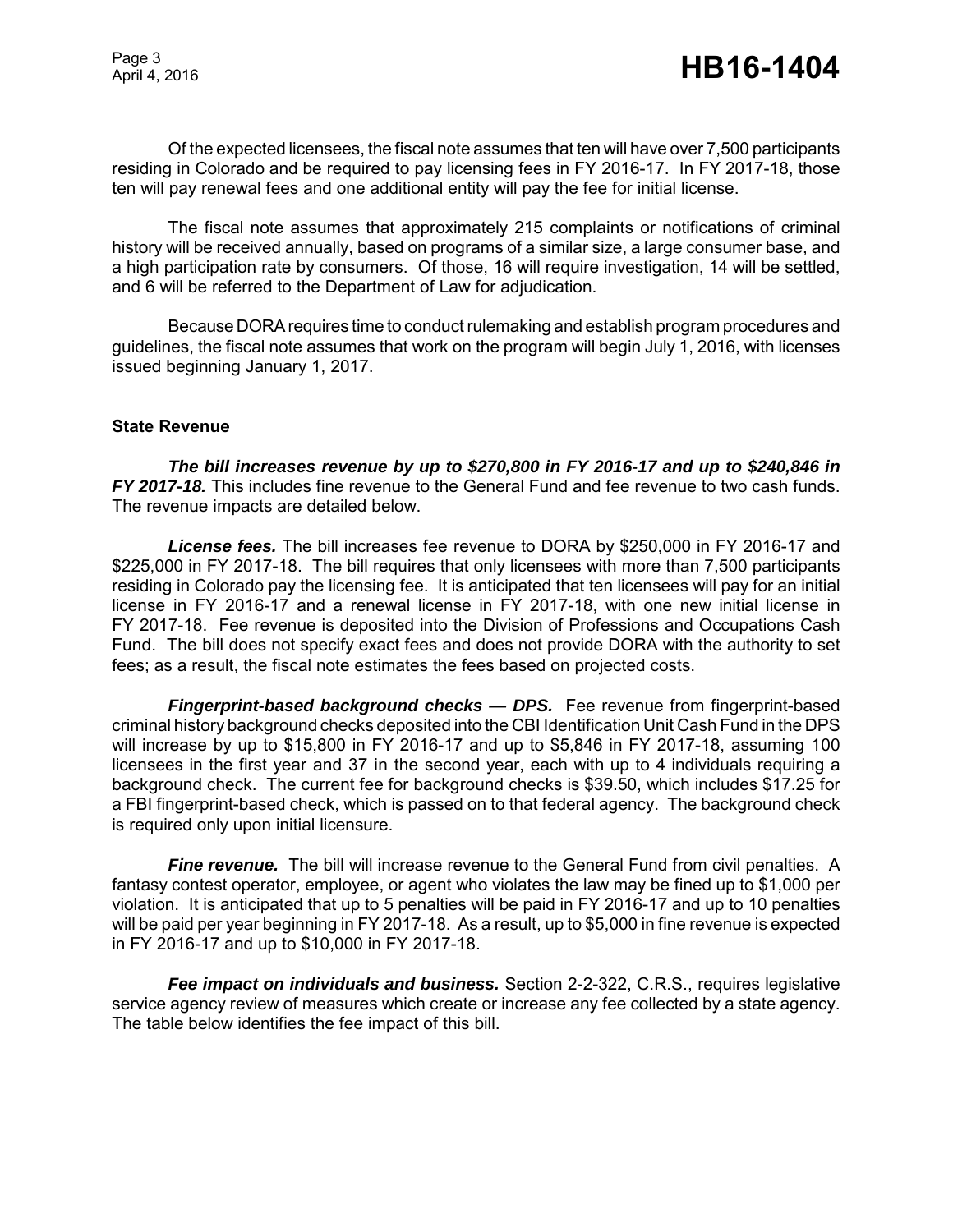| Table 1. Fee Impact on Individuals, Families or Business |                             |                      |                                  |                            |                                        |
|----------------------------------------------------------|-----------------------------|----------------------|----------------------------------|----------------------------|----------------------------------------|
| <b>Fiscal Year</b>                                       | <b>Type of Fee</b>          | <b>Estimated Fee</b> | <b>Number</b><br><b>Affected</b> | <b>Total Fee</b><br>Impact | <b>Total per</b><br><b>Fiscal Year</b> |
| FY 2016-17                                               | <b>Initial License</b>      | \$25,000             | 10                               | \$250,000                  | \$265,800                              |
|                                                          | <b>CBI Background Check</b> | \$39.50              | 400                              | \$15,800                   |                                        |
| FY 2017-18                                               | Initial License             | \$25,000             |                                  | \$25,000                   |                                        |
|                                                          | Annual License Renewal      | \$20,000             | 10                               | \$200,000                  | \$230,846                              |
|                                                          | <b>CBI Background Check</b> | \$39.50              | 148                              | \$5,846                    |                                        |

#### **TABOR Impact**

This bill increases state revenue from fines and fees, which will increase the amount of money required to be refunded under TABOR. TABOR refunds are paid out of the General Fund. Fee revenue collected to pass through to the FBI for background checks does not count against the TABOR limit.

#### **State Expenditures**

*The bill increases cash fund expenditures in DORA and DPS by a total of \$223,046 in FY 2016-17 and \$223,693 in FY 2017-18.* The bill also increases the workload of the Department of Revenue, Department of Personnel and Administration, Judicial Department, and Department of Law. The expenditures are listed in Table 2 and detailed below.

| Table 2. Expenditures Under HB16-1404              |            |            |  |  |  |
|----------------------------------------------------|------------|------------|--|--|--|
| <b>Cost Components</b>                             | FY 2016-17 | FY 2017-18 |  |  |  |
| <b>Personal Services</b>                           | \$123,465  | \$123,465  |  |  |  |
| FTE**                                              | 2.2 FTE    | 2.4 FTE    |  |  |  |
| <b>Operating Expenses and Capital Outlay Costs</b> | \$11,306   | \$1,900    |  |  |  |
| <b>Temporary Staffing</b>                          | \$21,806   |            |  |  |  |
| <b>Legal Services</b>                              | \$28,503   | \$66,507   |  |  |  |
| <b>Fingerprint Background Check Costs</b>          | \$10,544   | \$3,901    |  |  |  |
| Centrally Appropriated Costs*                      | 27,422     | \$27,920   |  |  |  |
| <b>TOTAL</b>                                       | \$223,046  | \$223,693  |  |  |  |

*\* Centrally appropriated costs are not included in the bill's appropriation.*

*\*\* Includes 2.1 FTE for DORA in each year and 0.1 FTE for the Department of Law in FY 2016-17 and 0.3 FTE in FY 2017-18*

*Personal Services — DORA.* DORA requires \$123,465 and 2.1 FTE in FY 2016-17 and \$123,465 and 2.1 FTE in FY 2017-18 to establish, implement, and enforce the regulatory program established by the bill. Staffing costs are assumed to begin July 1, 2016. Costs include:

a program director to oversee the program, conduct outreach with stakeholders, develop procedures and guidelines, and conduct formal rulemaking;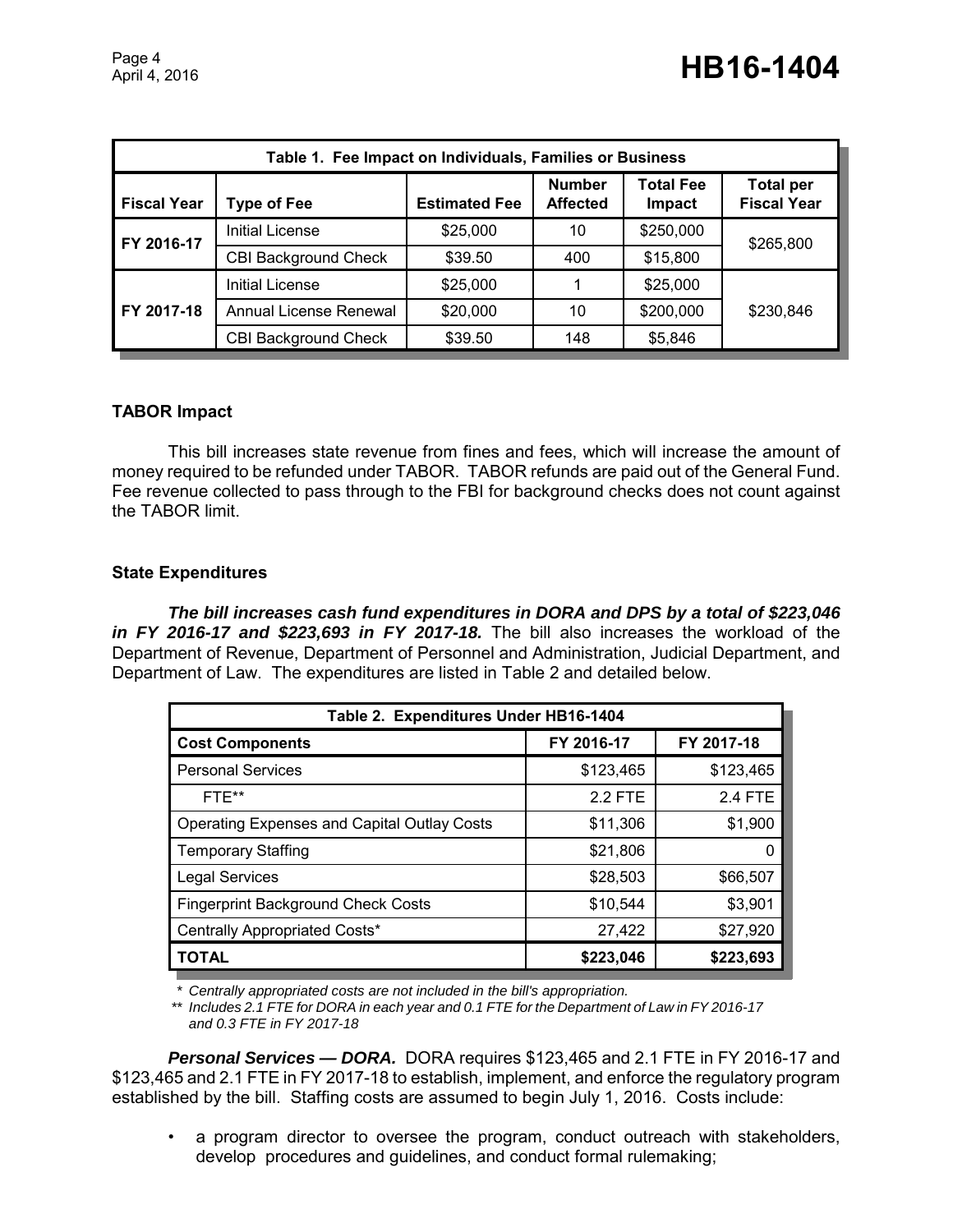Page 5

- staff to assist with rulemaking, process and verify applications and renewals, communicate with licensees, review annual audits, receive complaints, and coordinate with the CBI; and
- an investigator to investigate complaints, obtain evidence, prepare reports, and assist in multi-jurisdictional field investigations.

*Temporary assistance.* DORA also requires \$21,806 in FY 2016-17 for temporary staff to assist with applicant inquiries regarding licensing requirements and application status, registration verification, and the issuing of licenses. It is anticipated that 1,124 hours of temporary staff assistance is required at an hourly rate of \$19.40.

*Legal services.* DORA requires \$28,503 in FY 2016-17 and \$66,507 in FY 2017-18 for legal services, including rulemaking, enforcement, and complaint resolution. This amount represents approximately 300 hours of rulemaking and enforcement in FY 2016-17 and 700 hours of enforcement and complaint resolution in FY 2017-18. The legal services will provided by the Department of Law using reappropriated funds. The Department of Law requires 0.1 FTE in FY 2016-17 and 0.3 FTE in FY 2017-18 to provide these services. Should additional resources for legal services be required, it will be addressed through the annual budget process.

*Fingerprint-based background checks — DPS.* The bill increases the expenditure for DPS by \$10,544 in FY 2016-17 and \$3,901 in FY 2017-18. This covers the costs of conducting a CBI background check, including postage and per-print software and equipment costs, as well as the pass through costs of the FBI background check. These costs are based on up to 400 additional fingerprint-based background checks in FY 2016-17 and up to 148 in FY 2017-18. The fiscal note assumes each application lists up to four individuals, all four must obtain a background check, and no more than four background checks will be required per application.

*Administrative law judges — DPA.* The bill will increase the caseload for the Office of Administrative Courts in the Department of Personnel and Administration to provide administrative law judges to the office. The increase is expected to be minimal and does not require a change in appropriations. Should additional resources required, it will be requested through the annual budget process.

*Judicial Department.* The bill increases the workload for the Judicial Department beginning in FY 2016-17 to handle an increase case filings. The office may file a civil action to collect a penalty imposed against a fantasy contest operator who violates the law, and parties adversely affected by agency actions may file for a judicial review in district court and potential review by an appellate court. The workload increase is expected to be minimal and does not require a change in appropriations.

*Department of Revenue.* The bill permits licensed operators to offer fantasy contests at licensed gaming establishments, retailers, Class B racetracks, and other licensed facilities, which are overseen by the Department of Revenue. The bill may increase the workload in the department to handle an increase in violations related to underage gaming and lingering in casinos, racetracks, and other licensed facilities. The fiscal note assumes that approximately 17 casinos will be licensed by DORA and operate fantasy contests for people over the age of 18. However, people under the age of 21 may not participate in limited gaming activities or be present on the gaming floor of a casino environment. An increase in people under 18 years old in casinos to participate in fantasy contests will likely increase intervention and enforcement actions by the department's investigators. This increase will initially be handled within existing appropriations; however, should additional resources required, it will be requested through the annual budget process.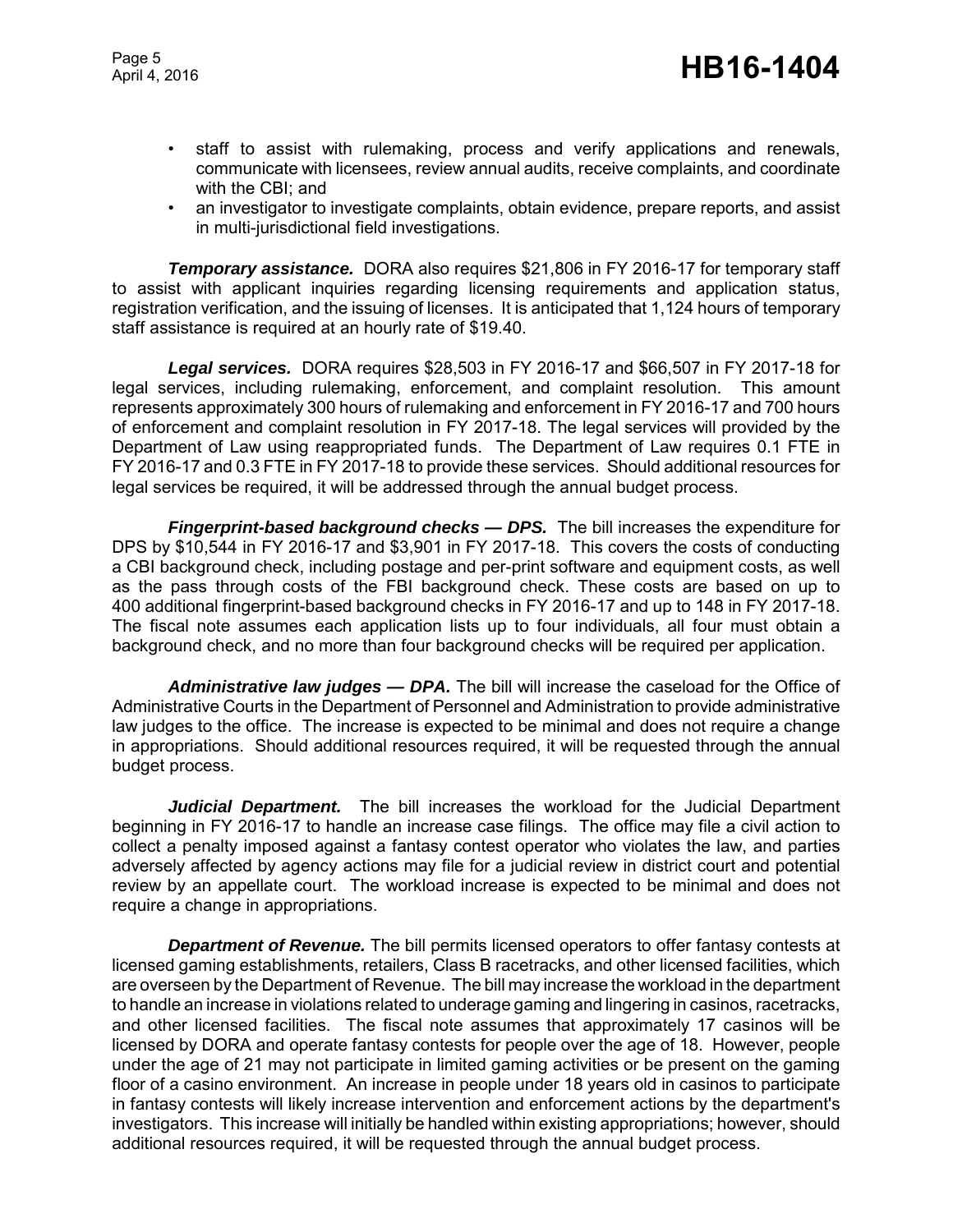*Centrally appropriated costs.* Pursuant to a Joint Budget Committee policy, certain costs associated with this bill are addressed through the annual budget process and centrally appropriated in the Long Bill or supplemental appropriations bills, rather than in this bill. The centrally appropriated costs subject to this policy are estimated in the fiscal note for informational purposes and summarized in Table 3.

| Table 3. Centrally Appropriated Costs Under HB16-1404                |            |            |  |  |
|----------------------------------------------------------------------|------------|------------|--|--|
| <b>Cost Components</b>                                               | FY 2016-17 | FY 2017-18 |  |  |
| Employee Insurance (Health, Life, Dental, and Short-term Disability) | \$16,857   | \$16,857   |  |  |
| Supplemental Employee Retirement Payments                            | \$10,565   | \$11,063   |  |  |
| <b>TOTAL</b>                                                         | \$27,422   | \$27,920   |  |  |

#### **Local Government**

Similar to the state impact, the bill may increase the workload in county courts. This workload increase can be accomplished within the existing resources of these entities, including the Denver County Court, managed and funded by the City and County of Denver.

#### **Technical Note**

While the fiscal note assumes that DORA has the authority to set fees to cover costs, it is not explicitly stated in the bill. Without this authority, and to the extent that fantasy contest operator license fees are set in statute, fee revenue may not be sufficient to cover program costs.

#### **Effective Date**

The bill takes effect July 1, 2016, and applies to conduct on or after that date.

#### **State Appropriations**

For FY 2016-17, the bill requires an appropriation of \$185,080 to the Department of Regulatory Agencies from the Division of Professions and Occupations Cash Fund and an allocation of 2.1 FTE. Of this amount, \$28,503 and an additional allocation of 0.1 FTE should be reappropriated to the Department of Law.

For FY 2016-17, the bill also requires an appropriation of \$10,544 to the Department of Public Safety from the CBI Identification Unit Cash Fund. Of this amount, \$6,900 is pass through funds to the FBI.